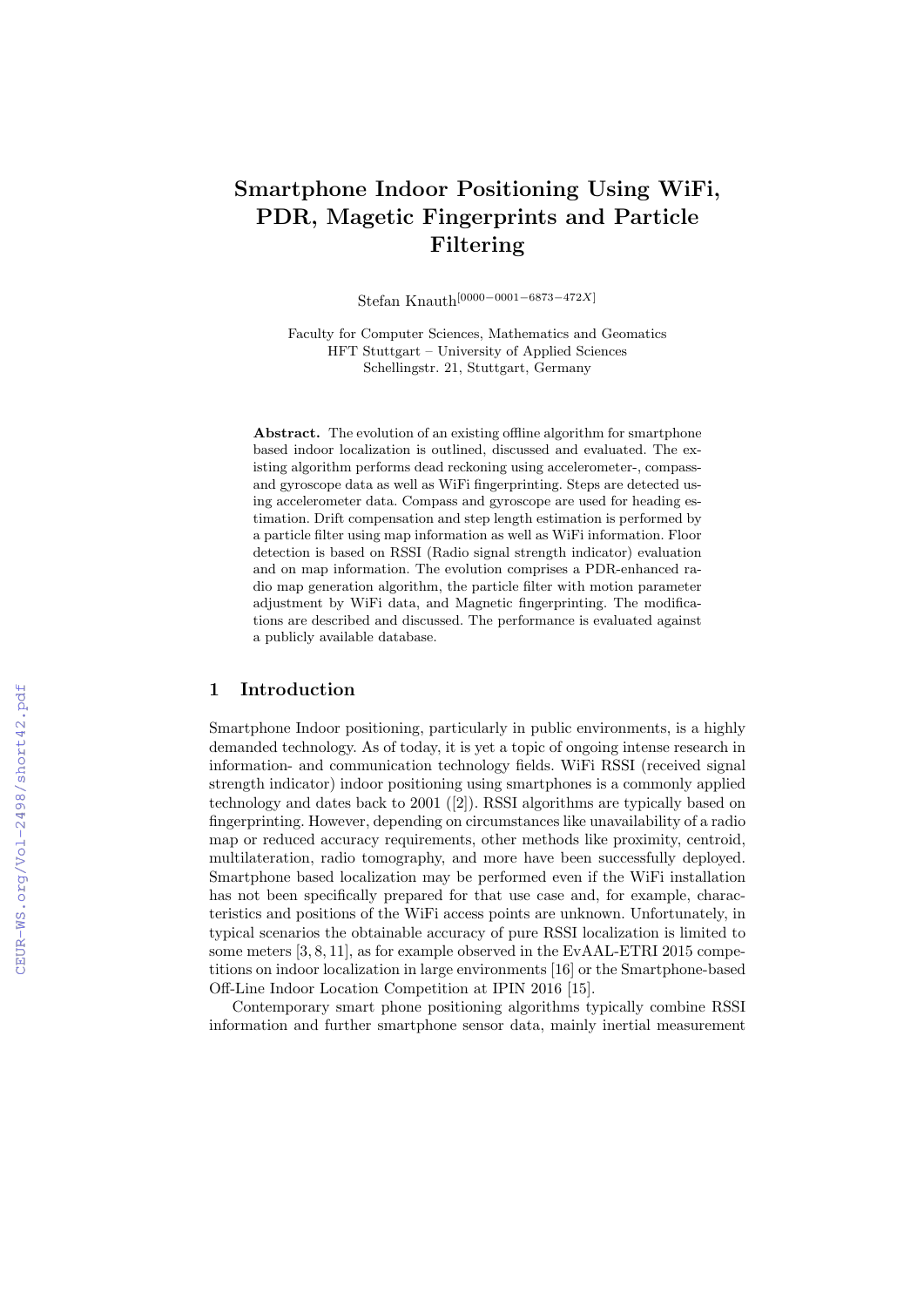2 S .Knauth

data from gyro- and acceleration sensors, compass data, as well as magnetic data. Using dynamic filtering, for example particle- and Kalman filter, the obtained accuracies can be increased significantly. [17, 4, 12].

In the paper the design of a WiFi fingerprinting- an dead reckoning algorithm with floor plan based particle filtering is outlined. The proposed algorithm is an evolution based on the authors algorithm applied in the last IPIN competitions (2016, 2017 and 2018). A new feature of the algorithm is the inclusion of magnetic fingerprinting.

## 2 Exisiting algorithm

The HFTS algorithm used in the 2018 competition is based on WiFi and pedestrian dead reckoning (PDR), and a particle filter (PF). It is an evolution of the algorithm deployed at the 2016 competition [7] and the 2017 Competition [6].

For dead reckoning, heading estimation is performed using compass and gyroscope data. The gyroscope is able to detect heading changes quite accurately on a short timescale, but will drift in the long-term. In contrast, compass heading is subject to strong local magnetic perturbations but shows no drift on a long-term scale. Therefore, gyroscope data is used for detection of immediate heading changes. The heading relaxes to the compass direction with a certain time constant of some seconds. Step detection is performed by peak detection of the accelerometer data.

WiFi positioning is performed using the scalar product correlation fingerprinting algorithm [8] which is based on k-nn and the cosine similarity. Prior to the estimation of the unknown competition track, a radio map is obtained by evaluating the reference data provided by the competition organizers. These data are enriched with true ground positions and RSS readings. Therefore obtained RSS vectors can be related to a position. As the true ground readings occur only rarely, the actual reference position between two reference points is interpolated by PDR.

The actual positioning process comprises 2 phases. In the first phase RSS positioning is performed employing the radio map. RSS readings are obtained at a rate of one reading every 4 seconds. For each reading a position is estimated. Also the floor is estimated by RSS. If the actor is moving, the position will change considerably in the 4 seconds between two subsequent RSS readings. Therefore, the position between the two readings is interpolated based on dead reckoning. The heading offset and the actual step length is not known at this stage. However, as for the start- and the endpoint of the 4 second track a RSS position estimation exists, the step length and heading offset are adjusted such that the track connects the two points.

In the second phase, positioning is performed employing PDR and a particle filter. Step length estimation and heading error- and drift compensation are performed by the particle filter using the information of floor plans to detect the most likely path (see also  $[5, 17]$ ). The particle filter contains a constant number of particles. Besides the position, a particle state also comprises individual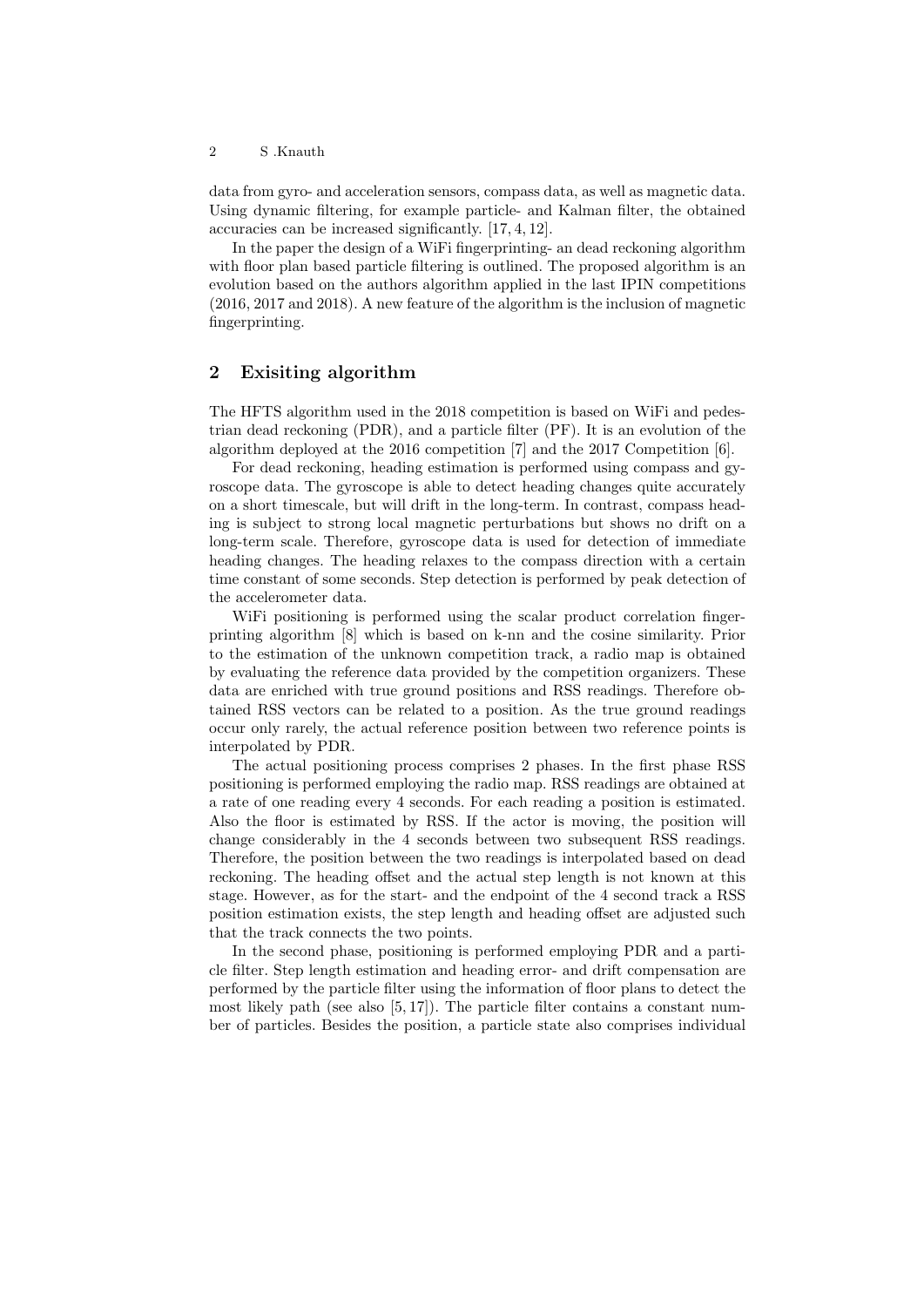step length and heading offset values. The filter is updated each time a step is detected: All particles are moved according to the estimated heading, individually modified by the particle specific offsets. Resampling is performed as follows: particles which collide with, for example, a wall, are replaced by a new ones. For collision detection the provided floor plans are used. New particles are seeded at the position of an existing particle, but with an own randomized step length and heading offset value. The global heading and step length are recalculated by averaging the heading values and step length of all particles. The reported PDR position is the averaged position of all particles.

Depending on the building layout, e.g open spaces, corridors, room sizes etc. the PF results alone may not be sufficient for absolute position determination. Therefore, the step length and heading are also adjusted by the obtained WiFi position from phase 1: After each step the longitudinal- and the lateral displacement between WiFi and PF position are evaluated and a configurable fraction of the displacement is added to the movement vector.

### 3 Magnetic fingerprinting

#### 3.1 Principle

The geomagnetic field inside a modern building is disturbed for example by steel in the building structure or by furniture. This holds for both, the direction and the amplitude of the field vector. The magnetic disturbances typically are quite constant over time and have been used as reliable landmarks for positioning purposes [14, 10, 13]. The positioning procedure, while often referred to as "magnetic fingerprinting", differs considerably from WiFi fingerprinting methods [2, 9]. A WiFi fingerprint database comprises fingerprints from certain positions of the building. Positioning is performed by comparing a fingerprint from an unknown position with the fingerprints in the database. As WiFi signals contain an identification of the transmitter, the comparison is spatially unambiguously, similar fingerprints only occur within neighbor positions. Magnetic fingerprinting uses only one access point, the earth. So fingerprints can only obtained by recording the magnetic field along a path, and fingerprinting is performed by comparing a recorded path of a certain length with a database of several prerecorded path. It can be assumed that, if the fingerprints match, it is likely that the same path has been passed. If several path share certain features, the comparison is not unambiguously, and further information like for example WiFi positioning or PDR history has to be used for selecting which magnetic fingerprint is the most closest one to the estimated position. In the following sections, referring to the magnetic field or the magnetic signal means referring to the amplitude of the magnetic field vector. Of course, also other information like the z-component of the field or combinations could be employed for fingerprinting.

#### 3.2 Correlation

In Fig. 1 the situation is shown for the datasets of the Atlantis shopping mall, Nantes, France, which have been created for the IPIN 2018 indoor localization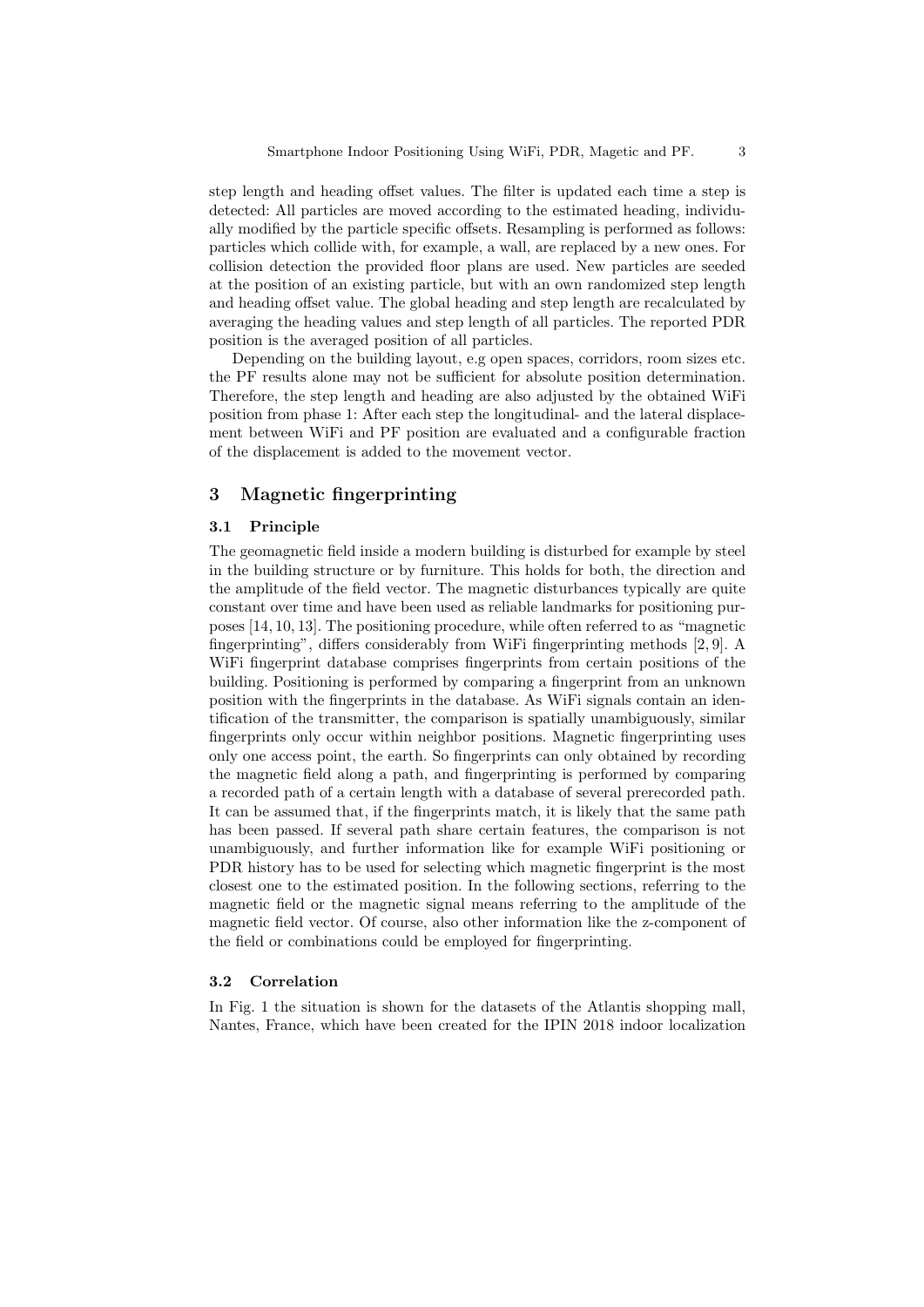

Fig. 1. (a) Magnetic amplitude trace recorded with a smartphone. (b) filtered subset of (a), (c) filtered reference record, (d) convolution of (a) with (b).

competition, Track 3 (smartphone off-site) [1]. Inset (a) is a magnetic trace of the evaluation dataset, plotted over walking time of the actor, who is recording data with a smartphone with a logging app. As it can be seen, the magnetic field exhibits quite some features and is far from being constant. The low value at 140–180 s is attributed to a ride in an elevator. Obviously, the field is shielded by the metal construction. The reasons for other features are not obvious, as it is common for magnetic fingerprinting. For inset (b) and (c), some low- and high pass filtering was applied. (b) presents a zoom of (a) at about 700 s of walking time. Inset (c) presents a path of a training file. The training files are enriched with true ground information, at a number of reference points. The marked 40 s long record is regarded as a fingerprint of the reference point fixed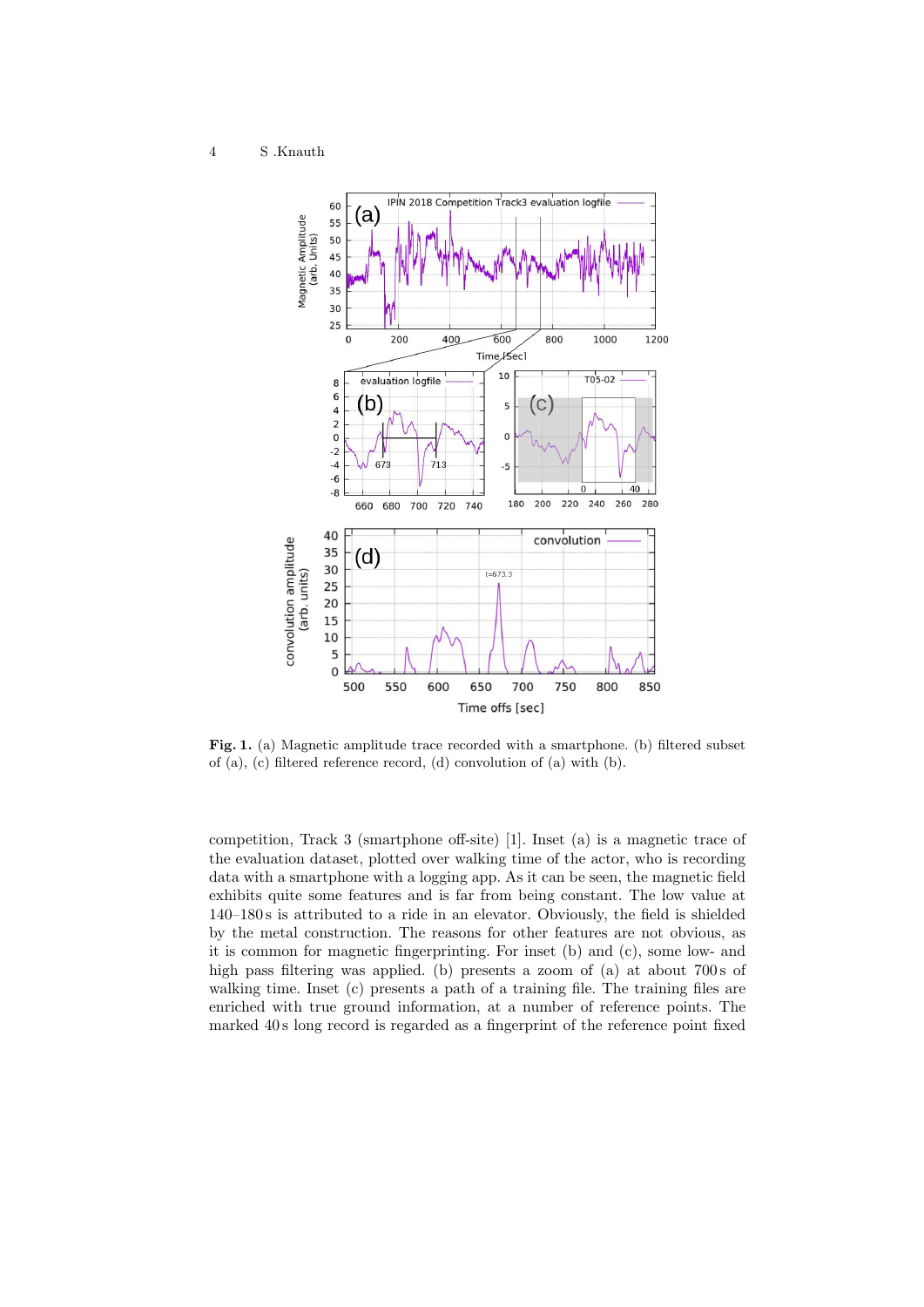at  $t = 270$  s. Inset (d) shows the folding of the 40 s long fingerprint in (c) with with the magnetic trace (a).

A strong peak is clearly visible and can be identified with an accuracy of some tenth of seconds. The peak indicates the position where the 40 s fingerprint fits best into the trace (a). Assuming that the fingerprint was recorded along the same path and with the same walking speed, the position in (a) at the end of the folding interval  $(t = 713.3 s)$  should be the same as in (c) at  $t = 270 s$ . For the given case that is true as the same reference point was visited 0.2–0.3 secs before the end of the interval, in both cases. In the displayed case the difference in time between the visit of the reference point is below 0.2 secs, which relates to a spatial closeness well below 0.5 meters. Of course, generally it can not be assumed that the walking speed is constant and equal to the walking speed.

#### 3.3 Proposed Magnetic Matching

A common way to compare map magnetic fingerprints is to use the "dynamic time warping" (DTW) algorithm, for adjusting the time values of the record to find the best match with a fingerprint [14]. It was found that for the carefully recorded data of the IPIN 2018 Track3 even without DTW a reasonable matching can be performed.

In the the proposed algorithm, anyways a different approach is used: As PDR already delivers a position estimate at each half step of the actor, the magnetic readings are remapped to "meters of passed track". This makes the magnetic information to some extent independent of stops in the actors movement or different walking and changing speeds. Of course, the accuracy of the PDR algorithm has to be considered.

The magnetic fingerprinting is most helpful if the fingerprints can accurately be mapped to a true ground reference point. The training- and valuation datasets of the IPIN 2018 Competition Track 3 use 41 accurately surveyed true ground reference positions. The reference points are visited in several combinations and directions. Each time a reference point is visited, the magnetic data for the last 40 meters is stored as a magnetic fingerprint. The record is annotated with the true ground position at the end and with the final heading of the actor.

In the positioning phase, the magnetic data is continuously recorded and mapped to the path length. after each detected half-step, e.g. every 30–40 cm, the latest 20 meters of data are compared to selected fingerprints in the database. The selection process selects those database fingerprints, which have a true ground endpoint within a certain distance of the current PDR/Wifi estimated position. A further selection step selects only those fingerprints, which match the estimated heading within a  $+/-45$  degree window. The heading matching ensures for example, that symmetric fingerprints which are recorded in inverse direction, are not considered.

While for Figure 1 the comparison was performed by convolution, it turned out that even more accurate results will be obtained by using the root of the summed squared difference as measure for correlation. In Fig. 2 squared difference correlation results are shown between a measured trace and four different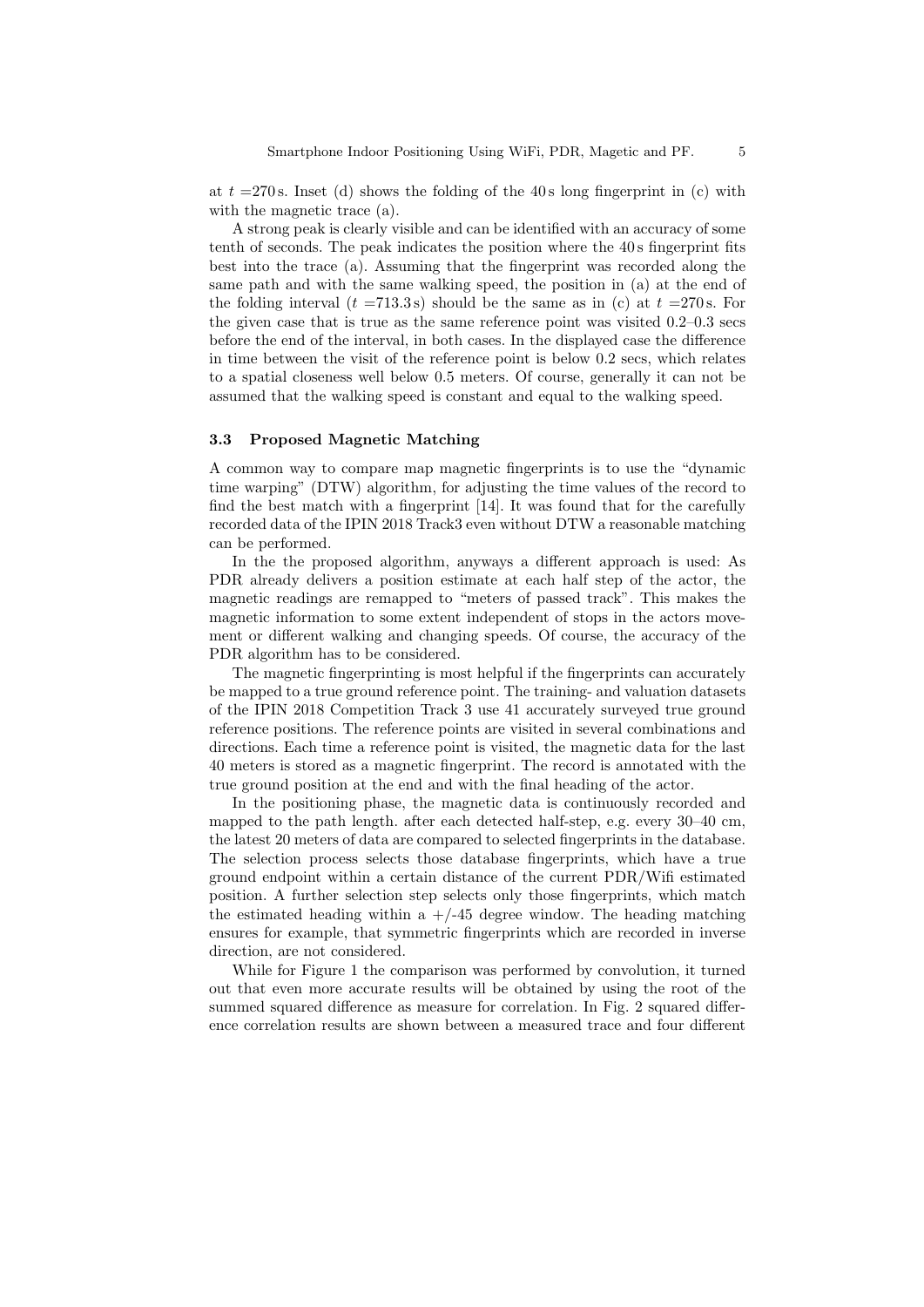

Fig. 2. Squared-difference correlation results between a measured trace and four different reference tracks which all end at the same point.

reference tracks. The reference tracks all end at the same true point point, at  $t=20$  s. Refs. 2 and 4 have a nice down-peak indicating the best correlation with the measured track and indicate the same distance to the true ground point of about 4 seconds.

## 4 Results and Outlook

The inclusion of a magnetic fingerprint algorithm into an existing positioning algorithm has been proposed, explained and discussed. The algorithm feasibility has been tested using the dataset of the IPIN 2018 competition track 3: Magnetic fingerprints have been generated and applied in the positioning phase for selected phases of the evaluation track. From the preliminary results we deduct that, at regions where feature-carrying magnetic data is available and is close to trueground references, an unknown path may be matched with a spatial accuracy in the range of 1 meter or better. Next steps will be to fully implement the positioning phase and to evaluate its feasibility in a lab setup and with publicly available evaluation data.

## References

- 1. The ipin 2018 competition (2018), http://ipin2018.ifsttar.fr
- 2. Bahl, P., Padmanabhan, V.N.: RADAR: An in-building RF-based user location and tracking system. In: INFOCOM (2). pp. 775–784 (2000)
- 3. Berkvens, R., Weyn, M., Peremans, H.: Localization performance quantification by conditional entropy. In: Indoor Positioning and Indoor Navigation (IPIN), 2015 International Conference on. pp. 1–7 (Oct 2015). https://doi.org/10.1109/IPIN.2015.7346969
- 4. Ebner, F., Fetzer, T., Deinzer, F., Kping, L., Grzegorzek, M.: Multi sensor 3d indoor localisation. In: Indoor Positioning and Indoor Navigation (IPIN), 2015 International Conference on. pp. 1–11 (Oct 2015). https://doi.org/10.1109/IPIN.2015.7346772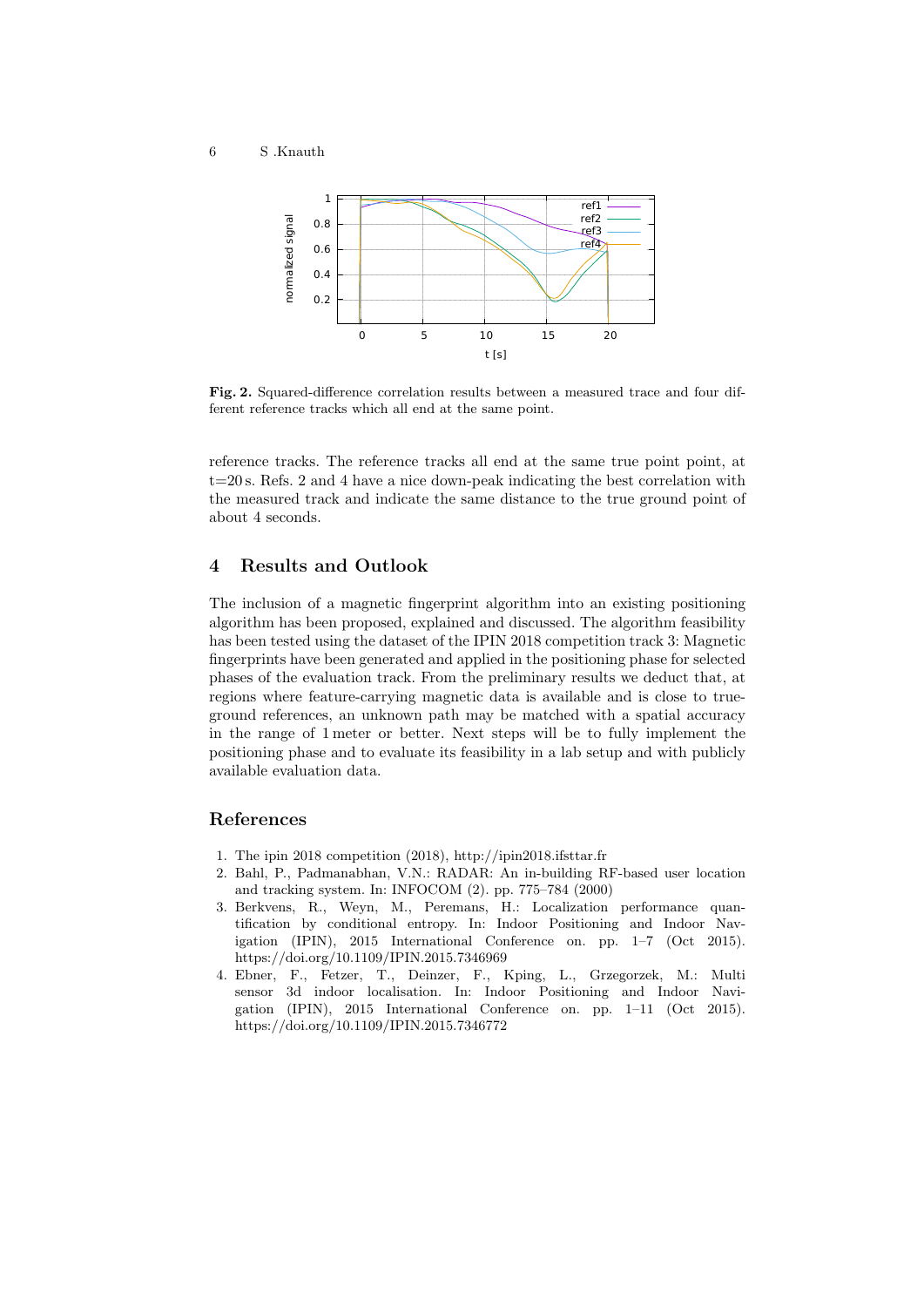- 5. Kang, W., Han, Y.: Smartpdr: Smartphone-based pedestrian dead reckoning for indoor localization. IEEE Sensors Journal  $15(5)$ , 2906–2916 (May 2015). https://doi.org/10.1109/JSEN.2014.2382568
- 6. Knauth, S.: Smartphone pdr positioning in large environments employing wifi, particle filter, and backward optimization. In: 2017 International Conference on Indoor Positioning and Indoor Navigation (IPIN). pp. 1–6 (Sept 2017). https://doi.org/10.1109/IPIN.2017.8115918
- 7. Knauth, S., Koukofikis, A.: Smartphone positioning in large environments by sensor data fusion, particle filter and fcwc. In: 2016 International Conference on Indoor Positioning and Indoor Navigation (IPIN). pp. 1–5 (Oct 2016). https://doi.org/10.1109/IPIN.2016.7743706
- 8. Knauth, S., Storz, M., Dastageeri, H., Koukofikis, A., Mhser-Hipp, N.A.: Fingerprint calibrated centroid and scalar product correlation rssi positioning in large environments. In: Indoor Positioning and Indoor Navigation (IPIN), 2015 International Conference on. pp. 1–6 (Oct 2015). https://doi.org/10.1109/IPIN.2015.7346968
- 9. Knauth, S.: 8 study and evaluation of selected rssi-based positioning algorithms. In: Conesa, J., Prez-Navarro, A., Torres-Sospedra, J., Montoliu, R. (eds.) Geographical and Fingerprinting Data to Create Systems for Indoor Positioning and Indoor/Outdoor Navigation, pp. 147 – 167. Intelligent Data-Centric Systems, Academic Press (2019). https://doi.org/https://doi.org/10.1016/B978-0-12-813189-3.00006-X, http://www.sciencedirect.com/science/article/pii/B978012813189300006X
- 10. Mirowski, P., Ho, T.K., Saehoon Yi, MacDonald, M.: Signalslam: Simultaneous localization and mapping with mixed wifi, bluetooth, lte and magnetic signals. In: International Conference on Indoor Positioning and Indoor Navigation. pp. 1–10 (Oct 2013). https://doi.org/10.1109/IPIN.2013.6817853
- 11. Moreira, A., Nicolau, M.J., Meneses, F., Costa, A.: Wi-fi fingerprinting in the real world - rtls@um at the evaal competition. In: Indoor Positioning and Indoor Navigation (IPIN), 2015 International Conference on. pp. 1–10 (Oct 2015). https://doi.org/10.1109/IPIN.2015.7346967
- 12. Nurminen, H., Ristimki, A., Ali-Lytty, S., Pich, R.: Particle filter and smoother for indoor localization. In: Indoor Positioning and Indoor Navigation (IPIN), 2013 International Conference on. pp. 1–10 (Oct 2013)
- 13. Robertson, P., Frassl, M., Angermann, M., Doniec, M., Julian, B.J., Garcia Puyol, M., Khider, M., Lichtenstern, M., Bruno, L.: Simultaneous localization and mapping for pedestrians using distortions of the local magnetic field intensity in large indoor environments. In: International Conference on Indoor Positioning and Indoor Navigation. pp. 1–10 (Oct 2013). https://doi.org/10.1109/IPIN.2013.6817910
- 14. Subbu, K.P., Gozick, B., Dantu, R.: Locateme: Magnetic-fields-based indoor localization using smartphones. ACM Trans. Intell. Syst. Technol. 4(4), 73:1–73:27 (Oct 2013). https://doi.org/10.1145/2508037.2508054
- 15. Torres-Sospedra, J., Jimnez, A.R., Knauth, S., Moreira, A., Beer, Y., Fetzer, T., Ta, V.C., Montoliu, R., Seco, F., Mendoza-Silva, G.M., Belmonte, O., Koukofikis, A., Nicolau, M.J., Costa, A., Meneses, F., Ebner, F., Deinzer, F., Vaufreydaz, D., Dao, T.K., Castelli, E.: The smartphone-based offline indoor location competition at ipin 2016: Analysis and future work. Sensors 17(3) (2017). https://doi.org/10.3390/s17030557, http://www.mdpi.com/1424-8220/17/3/557
- 16. Torres-Sospedra, J., Moreira, A., Knauth, S., Berkvens, R., Montoliu, R., Belmonte, O., Trilles, S., Nicolau, M.J., Meneses, F., Costa, A., Koukofikis, A., Weyn,